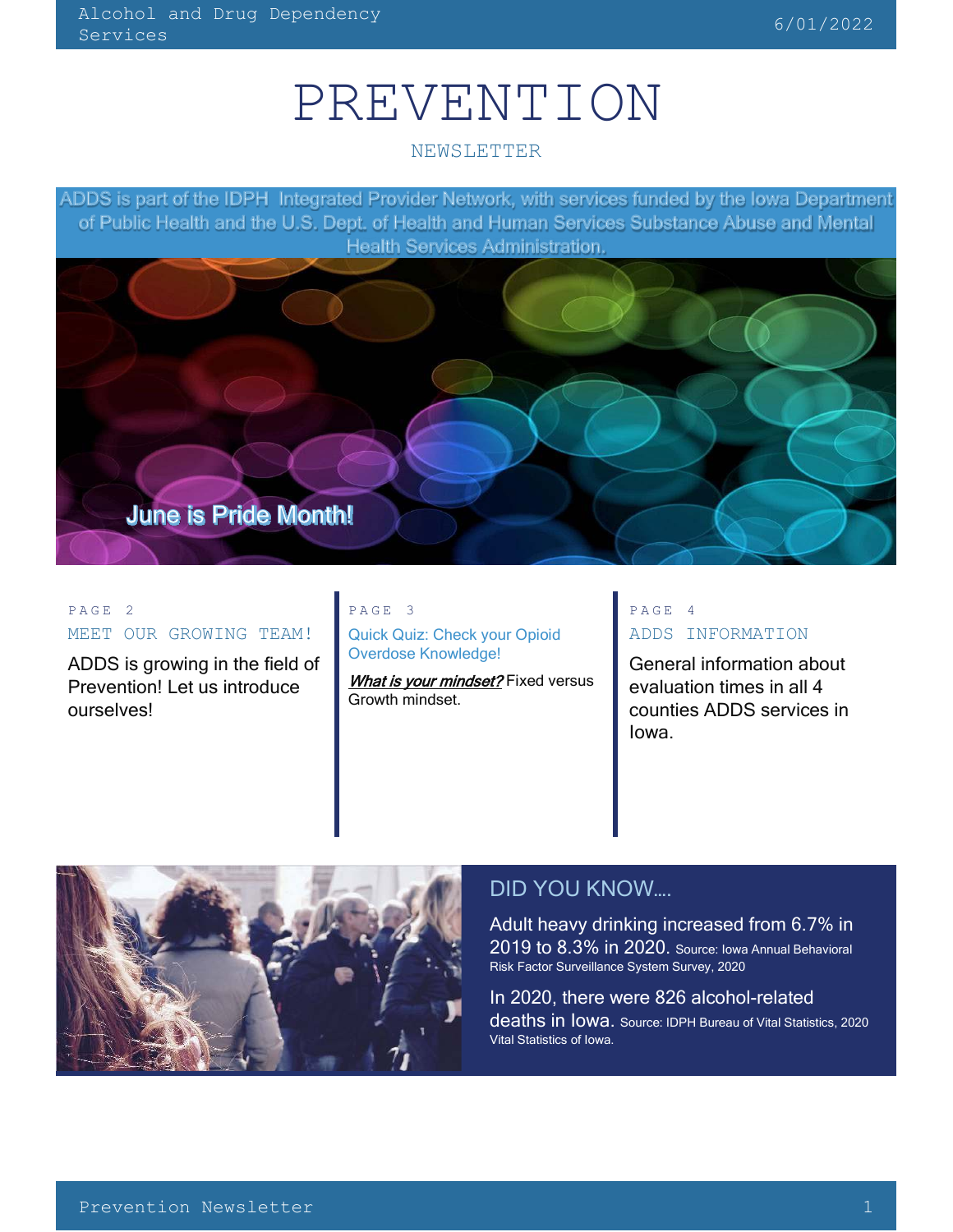## ADDS is GROWING!

The ADDS prevention team has grown over the last two months, and now we are proud to introduce everyone on the team! Read below to learn more about us and if you are interested in joining our team, check the following website to explore jobs currently offered at ADDS!

Website: [www.addsiowa.org](http://www.addsiowa.org/) mouse over the Who We Are tab, click "job opportunities"

## ADDS PREVENTION TEAM

HEY THERE, WE CARE!

L

We'll start off by introducing ADDS newest Prevention Specialist! Tristyn Foster is our new State Opioid Response (SOR) Prevention Specialist, and she will handle 4 counties of SOR prevention. Shelly Strawhacker is our Prevention Specialist over Des Moines County, Jessica Tajudeen is over Lee County, Ali Welcher is over Henry and Louisa counties, and…last but not least, our fearless leader, the one and only Grace Robbins is our Team Supervisor! We look forward to serving you and cultivating prevention awareness!



Awareness without action is worthless. - Phil Mcgraw

## HAS YOUR GAMBLING BECOME A PROBLEM?

#### CHECK THE BOXES THAT APPLY TO YOU:

 During the past 12 months, have you become restless, irritable or anxious when trying to stop/cut down on gambling?

**During the past 12 months, have you tried to keep your family of friends from knowing how** much you gambled?

 During the past 12 months, did you have such financial trouble that you had to get help from family or friends?

If you checked one or more boxes, please call 1-800-BETS OFF or go online to 1800BETSOFF.org for more information.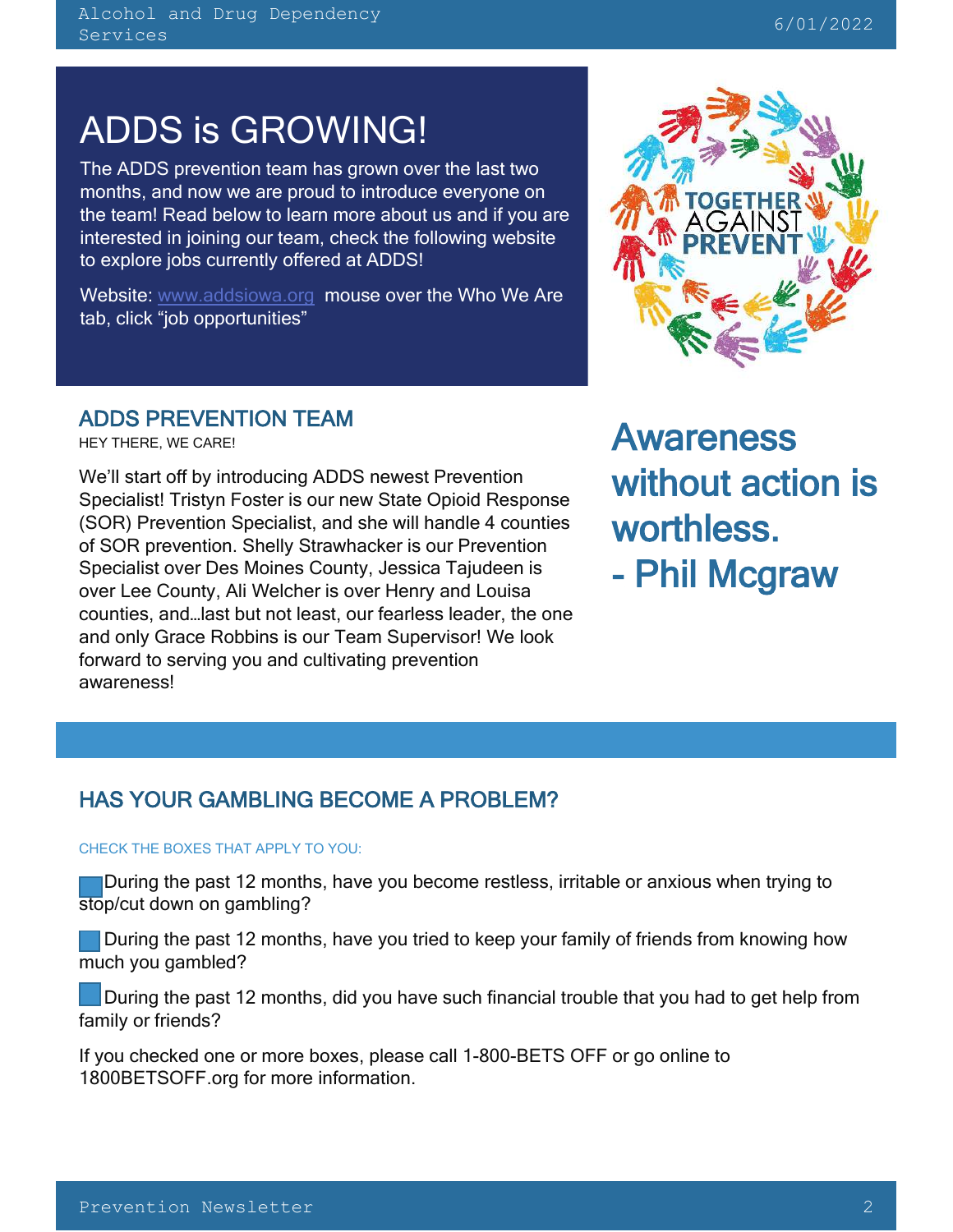Fixed vs Growth Mindset



## Diversity and Inclusion

What kind of a mindset do you have?

A growth mindset is the belief that your talents, skills and abilities can grow and develop beyond your current capabilities (there is always room for more education!)

A fixed mindset makes a person struggle with change, unable to adapt to alternate ways of doing things.

Growth mindset is necessary to stay motivated in the face of challenges and setbacks of Diversity and Inclusion work; including navigating the unfamiliar, self-evaluation, and ability to adapt. Growth mindset allows us to see the potential in all people.

Inclusion requires openness and curiosity to learn, as we contínue to expand the narratíve of "us." Because our social interactions across difference are impacted by ones belief in ones own capacity to learn and grow, that belief is fundamental in measuring inclusive culture. There are countless facets of diversity and any meaningful work towards implementing Diversity and

## CHECK YOUR OPIOID OVERDOSE KNOWLEDGE!

#### How to respond to an overdose

- 1. Try to wake the person up by yelling their name and rubbing the middle of their chest with your knuckles (sternum rub).
- 2. Call 9-1-1. Indicate the person has stopped breathing or is struggling to breathe. Stay with the person until emergency medical service (EMS) arrives.
- 3. Make sure nothing is in the person's mouth that could be blocking their breathing. If breathing stops or slows, begin rescue breathing as follows:

First step: Tilt their head back, lift chin, pinch nose shut.

Second step: Give 1 slow breath every 5 seconds. Blow enough air into their lungs to make their chest rise.

- 4. Use Naloxone and continue rescue breathing, one breath every 5 seconds.
- 5. If the person begins to breathe on their own put them on their side so they do not choke on their own vomit. Continue to monitor their breathing and perform rescue breathing if respirations are below 10 breaths a minute. If vomiting occurs, manually clear their mouth and nose.
- 6. If the person doesn't respond afte3 minutes, an additional dose of naloxone should be used.
- 7. Following naloxone administration, the person may be disoriented or possibly combative as they gain consciousness.

j